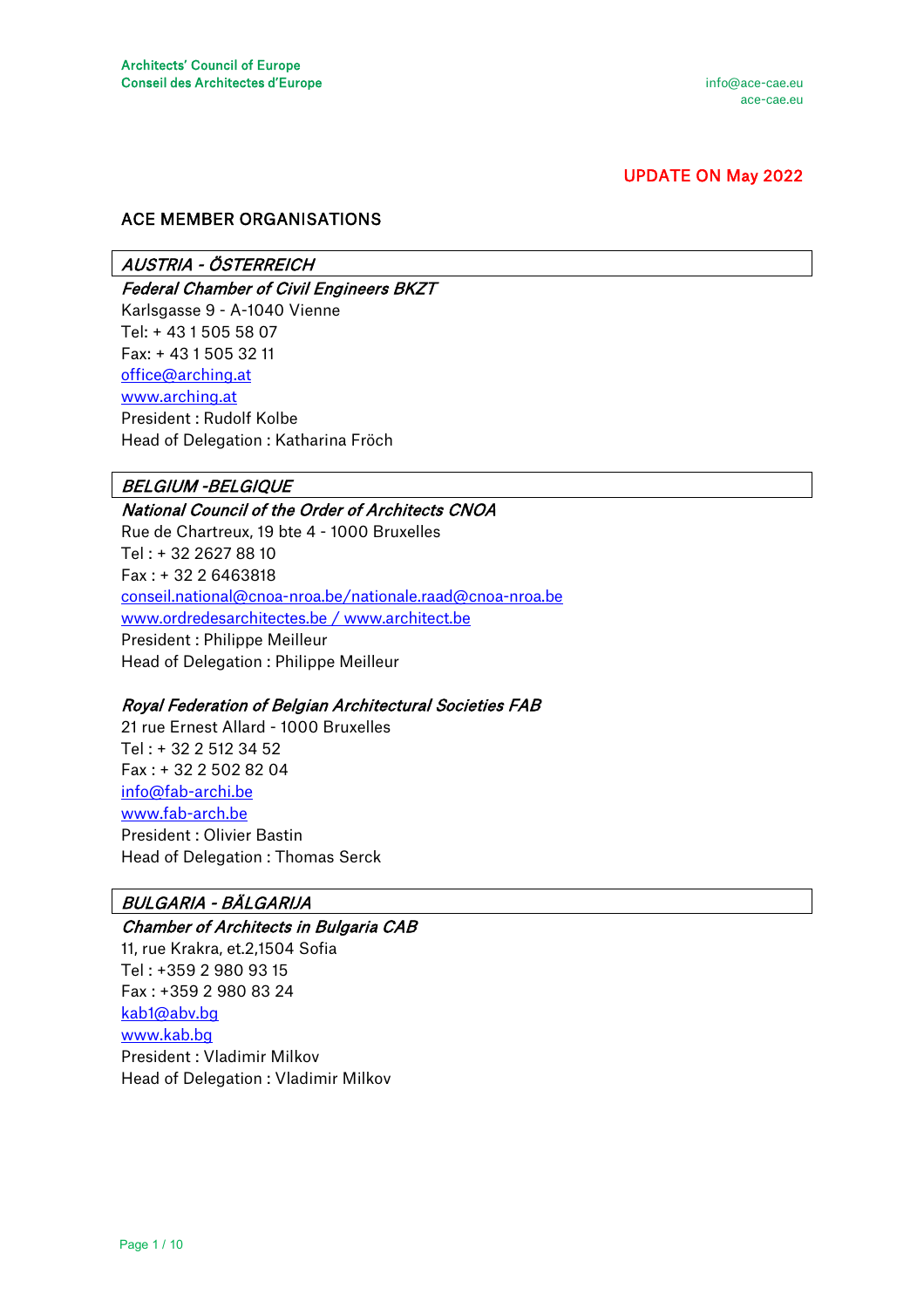## Union of Architects in Bulgaria UAB

11, rue Krakra - 1504 SOFIA Tel : +359 2 943 83 21 Fax : +359 2 943 83 49 [sab@bularch.org](mailto:sab@bularch.org)  [http://bularch.eu](http://bularch.eu/) President : Todor Boulev Head of Delegation : Todor Boulev

## CROATIA - HRVATSKA

#### Croatian Chamber of Architects and Civil Engineers CCA

Ulica grada Vukovara 271/2 - 10 000 Zagreb Tel : +385 1 5508 410 Fax : +385 1 5508 403 [arhitekti@arhitekti-hka.hr](mailto:arhitekti@arhitekti-hka.hr)  [www.arhitekti-hka.hr](http://www.arhitekti-hka.hr/)  President : Rajka Bunjevac Head of Delegation : Dubravko Bačić

#### CYPRUS - KYPROS

Cyprus Architects Association CAA 24, Stassicratous str., Office 201 – 202, 1065 Nicosia Tel : + 357 22 672 887 Fax : + 357 22 672 512 [cyprus.architects.association@cytanet.com.cy](mailto:cyprus.architects.association@cytanet.com.cy)  [www.architecture.org.cy](http://www.architecture.org.cy/) President : Christos Christodoulou Head of Delegation : Marios Michaelides

## CZECHIA - CESKO

Czech Chamber of Architects CCA Josefska 34/6 Prague 1 - 118 00 Tel : +420 273 167 480 [cka@cka.cc](mailto:cka@cka.cc) / [ecepce@cka.cc](mailto:ecepce@cka.cc) [www.cka.cz](http://www.cka.cz/) President : Jan Kasl Head of Delegation : Pavel Martinek

## DENMARK - DANMARK

The Architect's Association of Denmark AA Åbenrå 34 - 1124 Copenhagen Tel : + 45 30 85 90 00 Fax : + 45 32 54 69 01 [mail@arkitektforeningen.dk](mailto:mail@arkitektforeningen.dk)  [www.arkitektforeningen.dk](http://www.arkitektforeningen.dk/)  President : Johnny Svendborg Head of Delegation : Dorte Kirstine Sibast

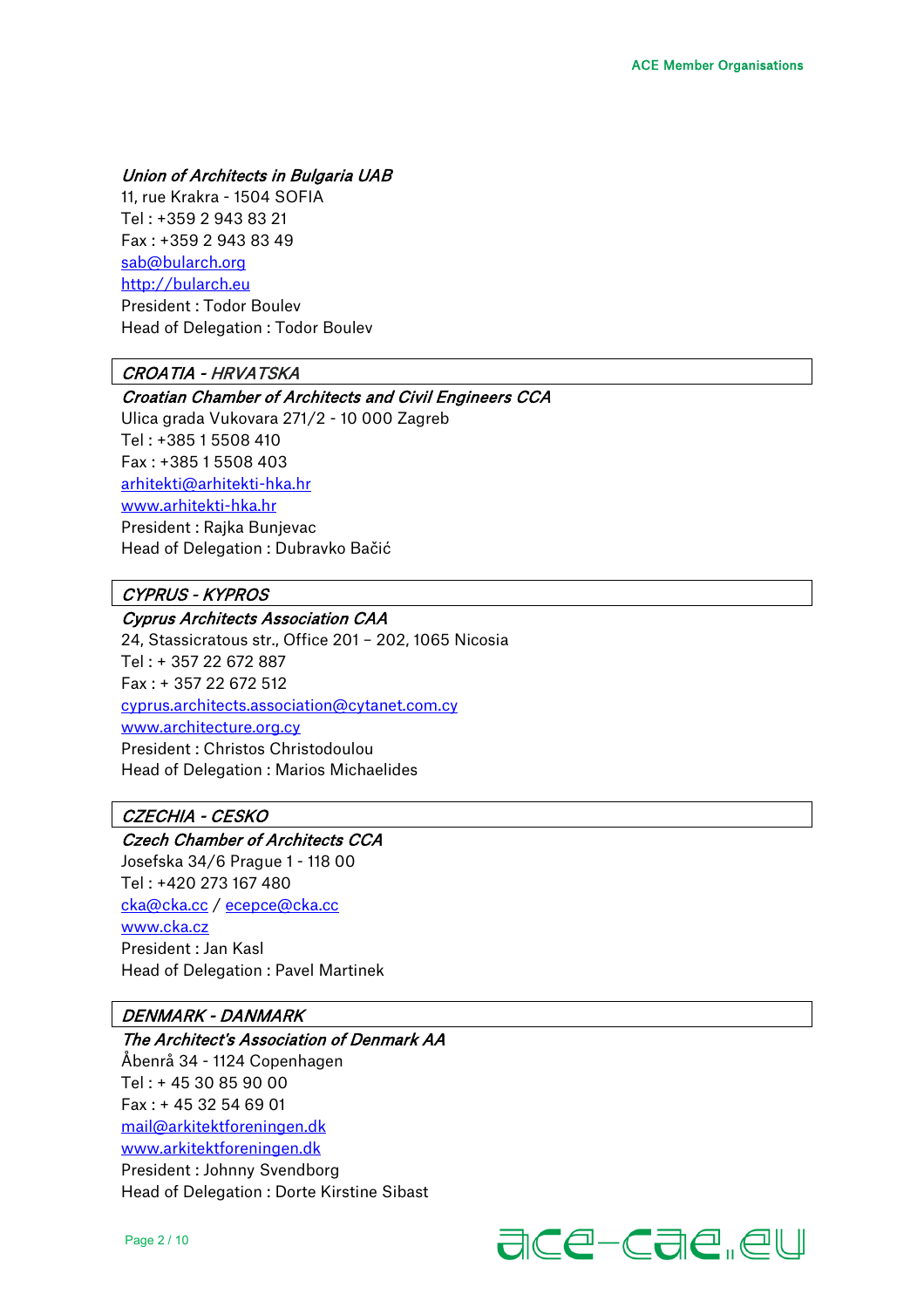#### Danish Association of Architectural Firms DA

Vesterbrogade 1E, 2. Sal - 1620 Copenhagen Tel: + 45 32 83 05 00 Fax: +45 32 83 07 30 [info@danskeark.dk](mailto:info@danskeark.dk)  [www.danskeark.dk](http://www.danskeark.dk/)  President : Katja Viltoft Head of Delegation : Paul K. Jeppesen

#### ESTONIA - EESTI

#### Estonian Association of Architects EAL

Pohja Pst 27A, 10415 Tallinn Tel : + 372 611 7430 Fax: + 372 611 7431 [info@arhliit.ee](mailto:info@arhliit.ee)  [www.arhliit.ee](http://www.arhliit.ee/) President : Andro Mänd Head of Delegation : Andro Mänd

## FINLAND - SUOMI

#### The Finnish Association of Architects SAFA

Malminkatu 30 - 00100 Helsinki Tel : +358 9 5844 48 Fax : + 358 9 5844 4222 [safa@safa.fi](mailto:safa@safa.fi)  [www.safa.fi](http://www.safa.fi/) President : Henna Helander Head of Delegation : Paula Huotelin

#### Association of Finnish Architects' Offices ATL

Malminkatu 30 - 00100 Helsinki Tel : +358 46 600 0595 [kalle.euro@atl.fi](mailto:kalle.euro@atl.fi) <https://www.atl.fi/en/atl/> President : Veera Rautaheimo Head of Delegation : Kalle Euro

#### FRANCE - FRANCE

## National Council of the Order of Architects CNOA

Tour Maine-Montparnasse, 33, Avenue du Maine BP 154, 75755 Paris Cedex 15 Tel :+ 33 1 56 58 67 00 Fax : + 33 1 56 58 67 01 [internat@cnoa.com](mailto:internat@cnoa.com)  [www.architectes.org](http://www.architectes.org/)  President : Christine Leconte Head of Delegation : Christine Leconte

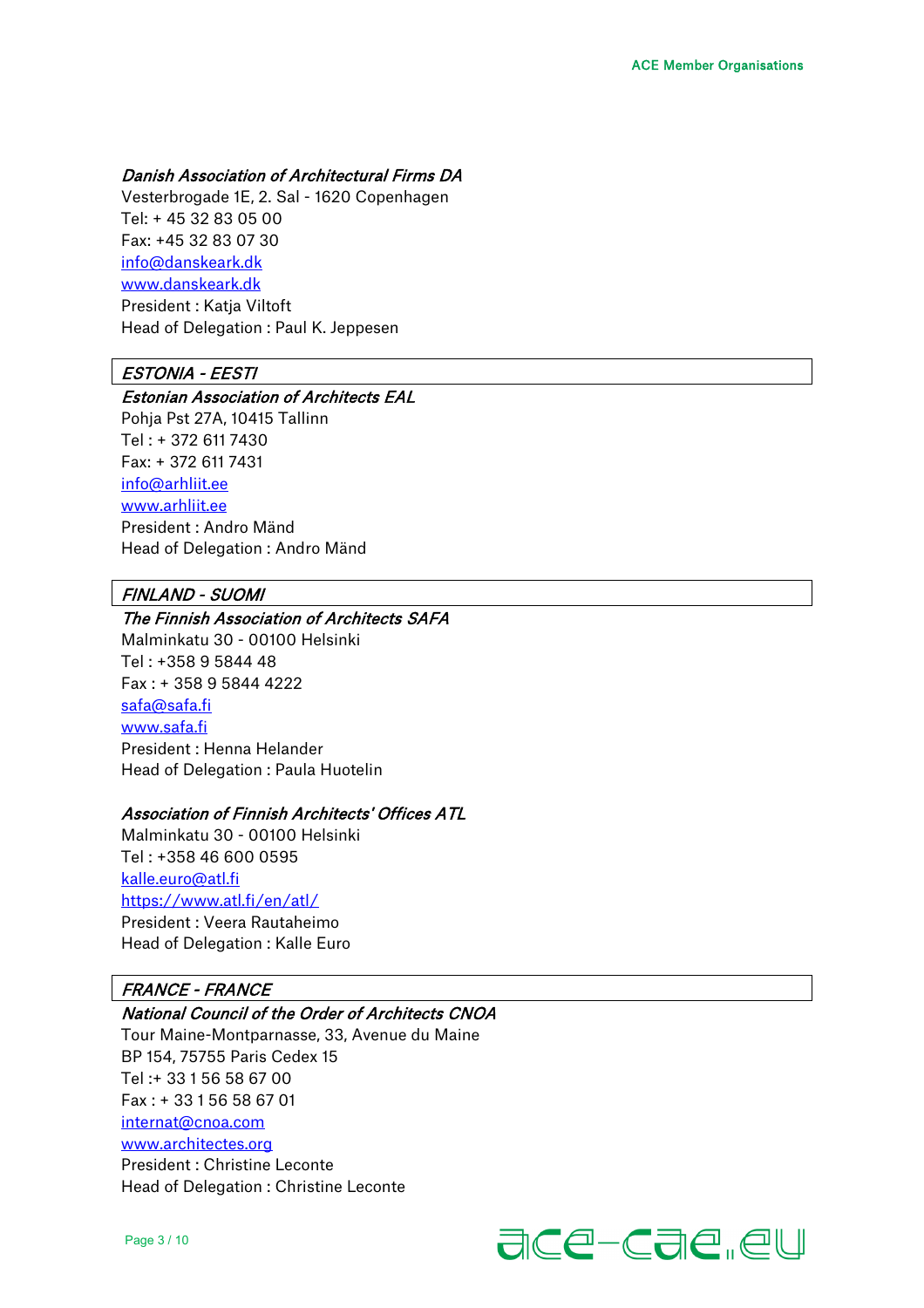## National Union of French Architects UNSFA

53 avenue Victor Hugo – 4e étage, 75116 Paris Tel : + 33 1 45 44 58 45 Fax : + 33 1 45 44 93 68 [contact@unsfa.com](mailto:contact@unsfa.com)  <http://syndicat-architectes.fr/> President : Jean-Michel Woulkoff Head of Delegation : Philippe Klein

#### Architectural Union SA

24, rue des Prairies - 75020 Paris Tel : +33 1 43 61 02 91 Fax : +33 1 40 30 59 77 [contact@syndarch.com](mailto:contact@syndarch.com)  [www.syndarch.com](http://www.syndarch.com/)  President : Lionel Dunet Head of Delegation : Lionel Dunet

#### GERMANY- DEUTSCHLAND - Architects' Delegation Germany - ADG

ADG - Federal Chamber of Architects BAK Askanischer Platz, 4 - 10963 Berlin Tel : + 49 30 263 94 40 Fax : + 49 30 263 94 490 [info@bak.de](mailto:info@bak.de)  [www.bak.de](http://www.bak.de/) President : Andrea Gebhard Head of the delegation : Ralf Niebergall

#### ADG - Association of German Architects BDA

Wilhelmine-Gemberg-Weg 6 - 10179 Berlin Tel : + 49 30 27 87 990 Fax : + 49 30 27 87 99 15 [kontakt@bda-bund.de](mailto:kontakt@bda-bund.de)  [www.bda-bund.de/](http://www.bda-bund.de/) President : Heiner Farwick Head of the delegation : Ralf Niebergall

#### ADG - Association of Freelance Architects of Germany VFA

Kurfürstenstrasse 130 - 10785 Berlin Tel : + +49 30 39 49 40-19 Fax : + 49 30 39 49 40-39 [info@vfa-architekten.de](mailto:info@vfa-architekten.de) [www.vfa-architekten.de](http://www.vfa-architekten.de/) President: Matthias Irmscher Head of the delegation: Ralf Niebergall

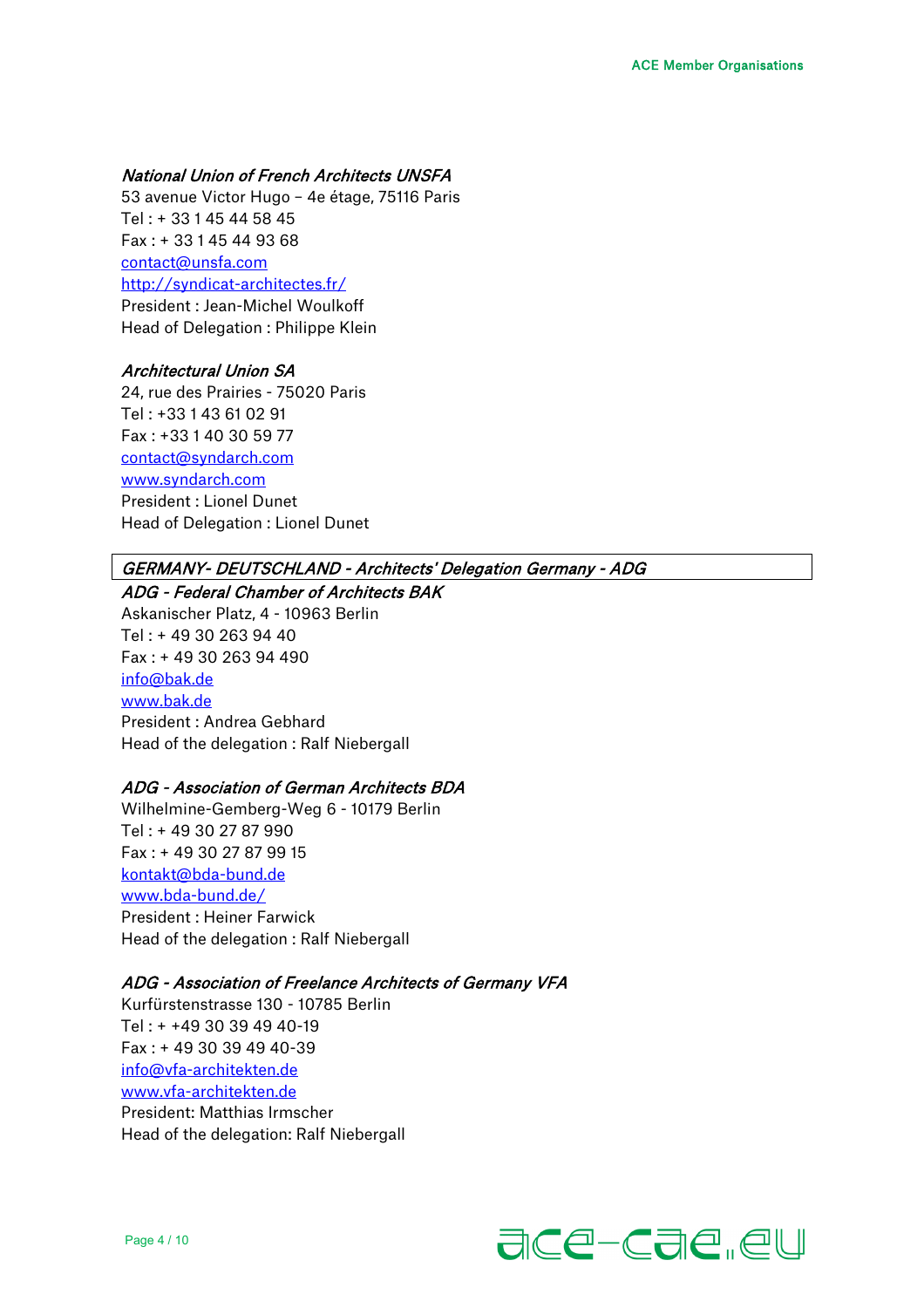ADG - Association of German Master Builders BDB

Willdenowstraße, 6 - 12203 Berlin Tel : + 49 30 841 89 70 Fax : + 49 30 841 89 722 [info@baumeister-online.de](mailto:info@baumeister-online.de) www.baumeister-online.de President: Hans Georg Wagner Head of the delegation: Ralf Niebergall

## GREECE - ELLADA

Technical Chamber of Greece - Directorate of European Union Affairs & International Relations TCG 4, Nikis str - 10563 Athens Tel : + 30 210 329 1364 / +30 210 329 1351 Fax : + 30 210 322 1772 [greok@central.tee.gr](mailto:greok@central.tee.gr)  <http://web.tee.gr/> President : Giorgos N. Stasinos Head of Delegation : Olga Venetsianou Association of Qualified Architects SADAS-PEA 15 Vrisakiou & Kladou - 10555 Athens Tel : + 30 210 321 51 46 Fax : + 30 210 321 51 47 [sadas-pea@tee.gr](mailto:sadas-pea@tee.gr)  [www.sadas-pea.gr](http://www.sadas-pea.gr/) President : Dimitris Xynomilakis Head of Delegation : Dimitris Xynomilakis

# HUNGARY - MAGYARORSZAG

Chamber of Hungarian Architect's MEK Ötpacsirtiau U.2. - 1088 Budapest Tel : + 36 1 429 7082 Fax : + 36 1 429 7081 [mek@mek.hu](mailto:mek@mek.hu)  [http://www.mek.hu](http://www.mek.hu/) President : Péter Hajnóczi Head of Delegation : Andras Bordas

## IRELAND - ÉIRE

Royal Institute of the Architects of Ireland RIAI 8 Merrion square - Dublin 2 Tel : + 353 1 676 17 03 Fax : + 353 1 661 09 48 [info@riai.ie](mailto:info@riai.ie) [www.riai.ie](http://www.riai.ie/) President : Ciaran O'Connor Head of Delegation : Kathryn Meghen

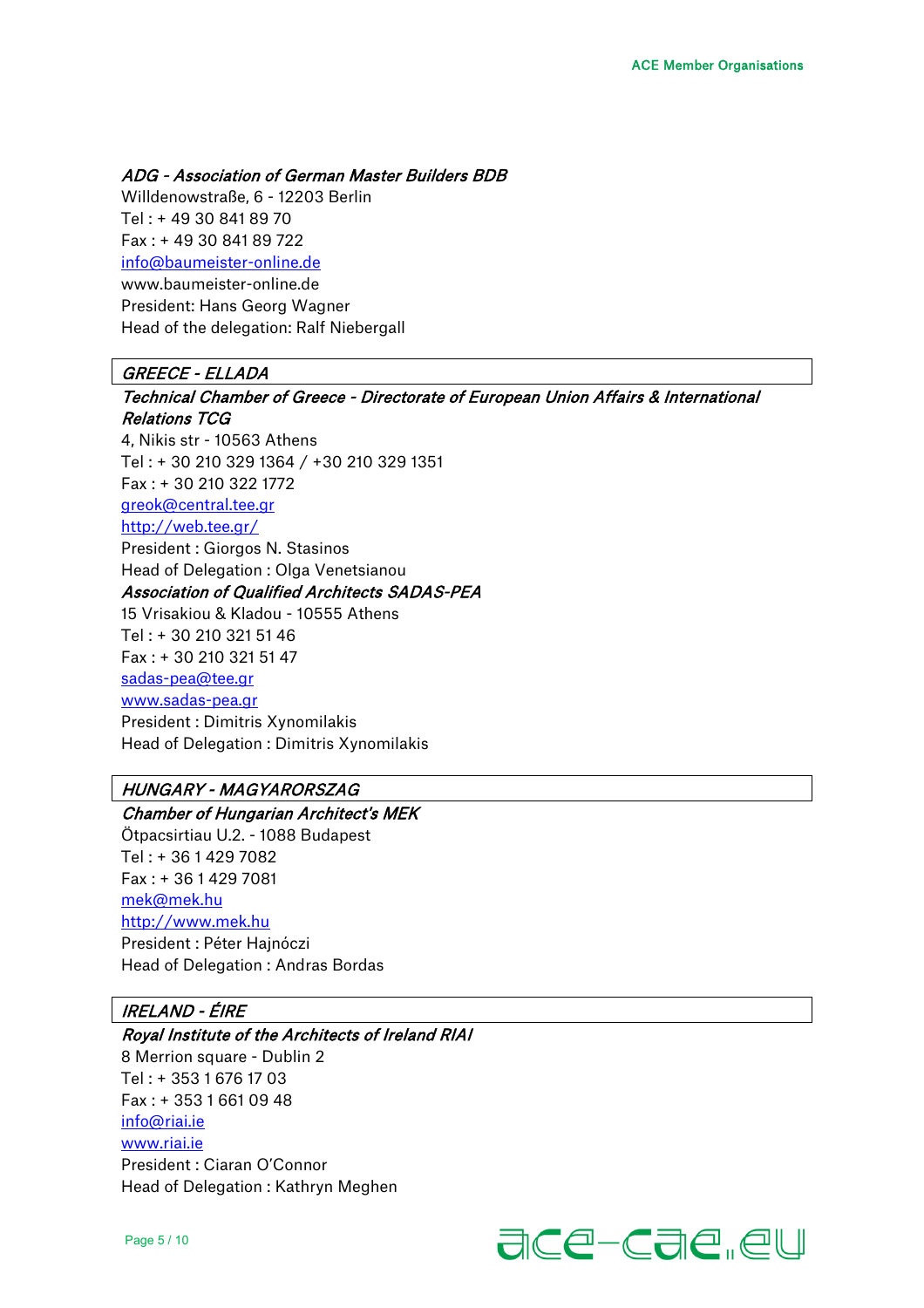## ITALY - ITALIA

## National Council of Architects, Planners, Landscapers and Conservators CNAPPC

Via di S. Maria dell'Anima 10 - 00186 Roma Tel : + 39 06 688 99 01 Fax : + 39 06 687 95 20 [direzione.cnappc@archiworld.it](mailto:direzione.cnappc@archiworld.it)  <http://www.awn.it/> President : Francesco Miceli Head of Delegation : Marcello Rossi

# LATVIA - LATVIJA

## The Latvia Association of Architects LAA

Toran iela 11, Riga, LV 1050 Latvija Tel : +371 672 128 02 - 622 6701 Fax : +371 672 23902 [latarh@latarh.lv](mailto:latarh@latarh.lv)  [www.latarh.lv](http://www.latarh.lv/)  President : Juris Poga Head of Delegation : Linda Leitane

## LITHUANIA – LIETUVA

## Architects Association of Lithuania AAL

Kalvariju g., 1, 09310 Vilnius Tel : +370 5 2756483 Fax : +370 5 2724825 [info@architektusajunga.lt](mailto:info@architektusajunga.lt) [www.architektusajunga.lt](http://www.architektusajunga.lt/) President : Rūta Leitanaitė Head of Delegation : Rūta Leitanaitė

## Architects Chamber of Lithuania ACL

Kalvariju street 1, 09310 VILNIUS Phone: +370 5 275 42 41 [info@architekturumai.lt](mailto:info@architekturumai.lt) [www.architekturumai.lt](http://www.architekturumai.lt/)  President : Lukas Rekevičius Head of Delegation : Linas Tuleikis

## LUXEMBOURG - LUXEMBOURG

Order of Architects and Engineers - Councils of the Grand Duchy of Luxembourg - Architects Section OAI 6, Boulevard Grande-Duchesse Charlotte, 1330 Luxembourg Tel : + 352 42 24 06 Fax : + 352 42 24 07

[oai@oai.lu](mailto:oai@oai.lu) 

[www.oai.lu](http://www.oai.lu/)

President : Michelle Friederici Head of Delegation : Pierre Hurt



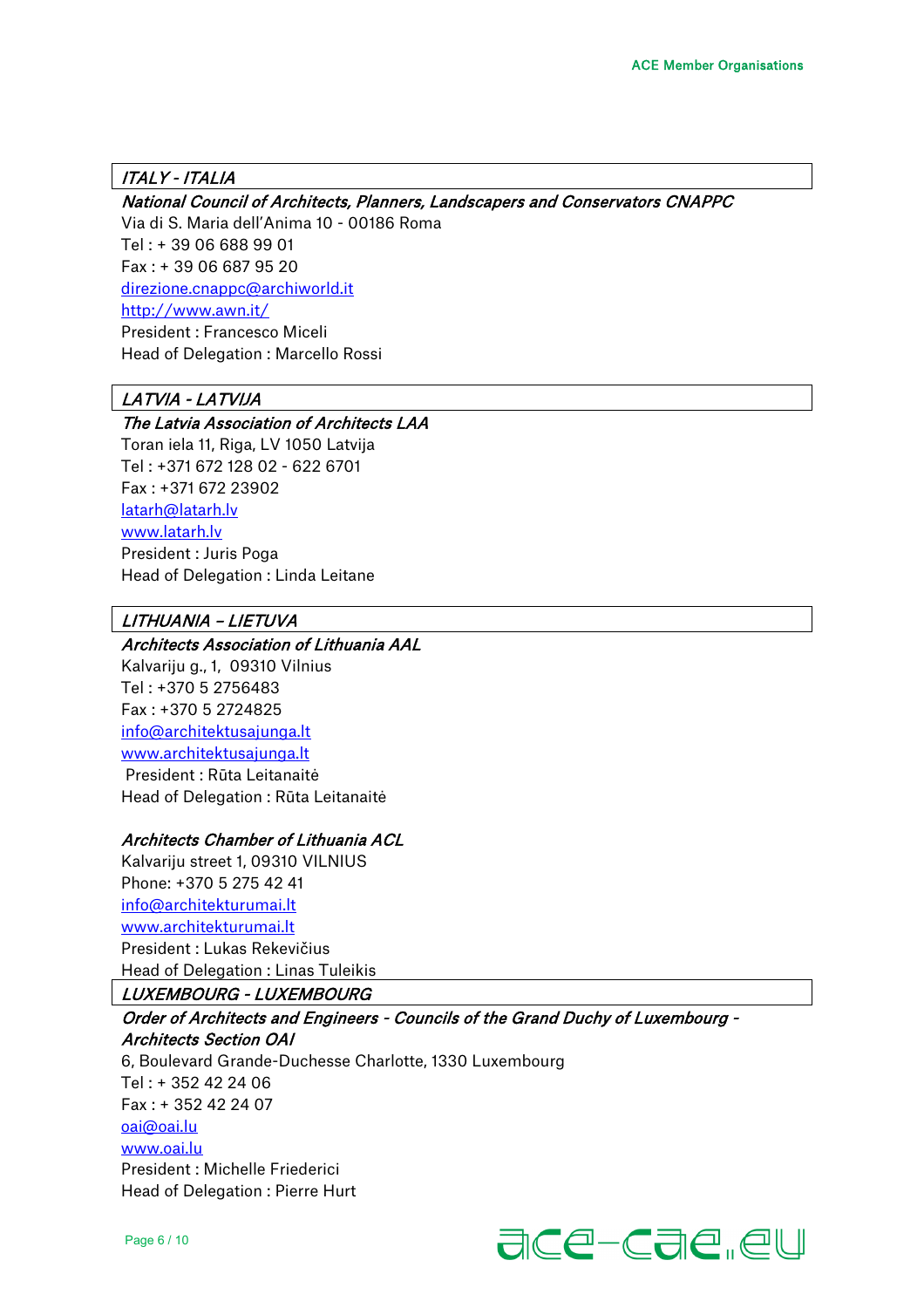## MALTA - MALTA

## Architects' Chamber Malta KTP

The Professional Centre 127, Sliema Road Gzira GZR 1633 Tel : +356 21 31 42 65 Fax : +356 2131 42 65 [info@ktpmalta.org](mailto:info@ktpmalta.org)  <https://kamratalperiti.org/> President : Andre Pizzuto Head of Delegation : Andre Pizzuto

## NORWAY – NORGE

#### Association of Consulting Architects in Norway ACA

PB 5482 Majorstuen - 0305 Oslo Tel: +47 22 93 15 00/08 Fax: +47 22 93 15 01 [post@arkitektbedriftene.no](mailto:post@arkitektbedriftene.no)  [www.arkitektbedriftene.no](http://www.arkitektbedriftene.no/)  President : Michelle S. Wright Head of Delegation : Egil Skavang

#### Norwegian Association of Architects NAL

Josefines Gate 34 - 0351 Oslo Tel : + 47 23 33 25 00 Fax : + 47 23 33 25 01 [nal@arkitektur.no](mailto:nal@arkitektur.no) [www.arkitektur.no](http://www.arkitektur.no/) President : Gisle Løkken Head of Delegation : Kari Bucher

#### Norwegian Union of Architects AFAG

PB 5899 Majorstuen - 0308 Oslo Tel: +47 23 33 24 80 [post@afag.no](mailto:post@afag.no) [www.afag.no/](http://www.afag.no/) President: Bent Aaby Head Of delegation: Bent Aaby

## POLAND - POLSKA

# Polish Chamber of Architects IARP Ul Stawki 2A 00-193 Warszawa Tel : +48 22 827 85 14

[izba@izbaarchitektow.pl](mailto:izba@izbaarchitektow.pl) [http://www.izbaarchitektow.pl](http://www.izbaarchitektow.pl/)  President : Malgorzata Pilinkiewicz Head of Delegation : Dominik Banaszak

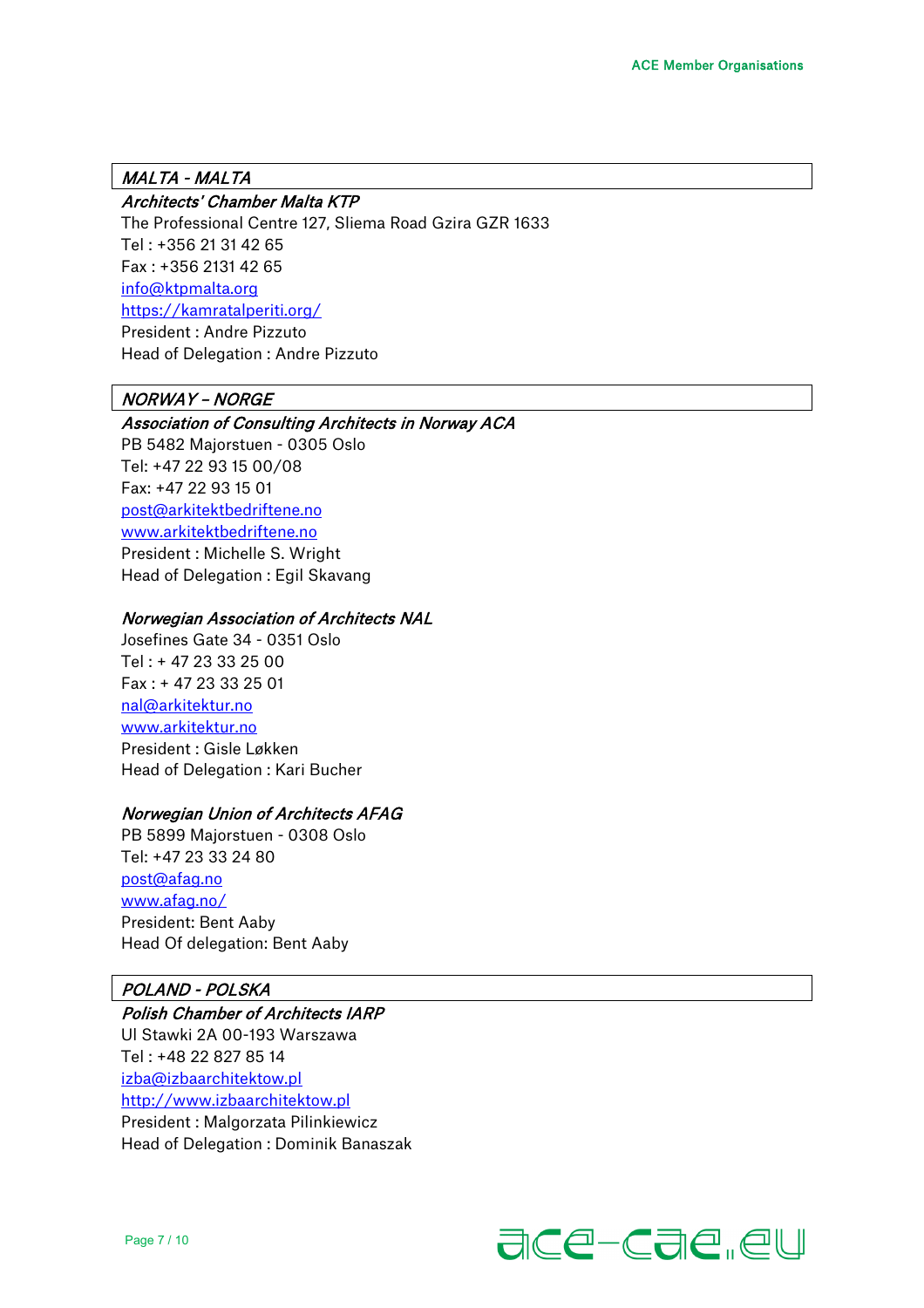#### PORTUGAL - REPÚBLICA PORTUGUESA

Order of Architects Portugal OA Travessa do Carvalho, 23 - 1249 003 Lisboa Tel : +351 21 324 11 00 Fax : + 351 21 324 11 01 [clelia.fernandes@ordemdosarquitectos.pt](mailto:clelia.fernandes@ordemdosarquitectos.pt) [www.arquitectos.pt](http://www.arquitectos.pt/) President : Gonçalo Byrne Head of Delegation : Gonçalo Byrne, Paula Santos

# ROMANIA - ROMÂNIA

## The Romanian Order of Architects OAR

Pictor Arthur Verona street no 19 - 010312 Bucarest Tel : +4 021 317 26 34 / +40 728 872 150 Fax : +4 021 317 26 35 [office@oar.org.ro](mailto:office@oar.org.ro) [www.oar.archi](http://www.oar.archi/) President : Alexandru Găvozdea Head of Delegation : Alexandru Găvozdea

# SLOVAKIA - SLOVENSKA

Slovak Chamber of Architects SKA Namestie SNP 18 - 811 06 Bratislava

Tel : +421 254 43 1080 Fax : +421 254 43 0863 [komarch@komarch.sk](mailto:komarch@komarch.sk) <http://new.komarch.sk/> President : Imrich Pleidel Head of Delegation : Olga Mihalikova, Kornel Kobak

# SLOVENIA - SLOVENIJA

Chamber of Architure and Spatial Planning of Slovenia ZAPS Vegova 8 - Sl - 1000 Ljubljana Tel : + 386 1 24 20 670 Fax : + 386 1 24 20680 [zaps@zaps.si](mailto:zaps@zaps.si) [www.zaps.si](http://www.zaps.si/) President : Tomaz Kristof Head of Delegation : Vladimir Krajcar

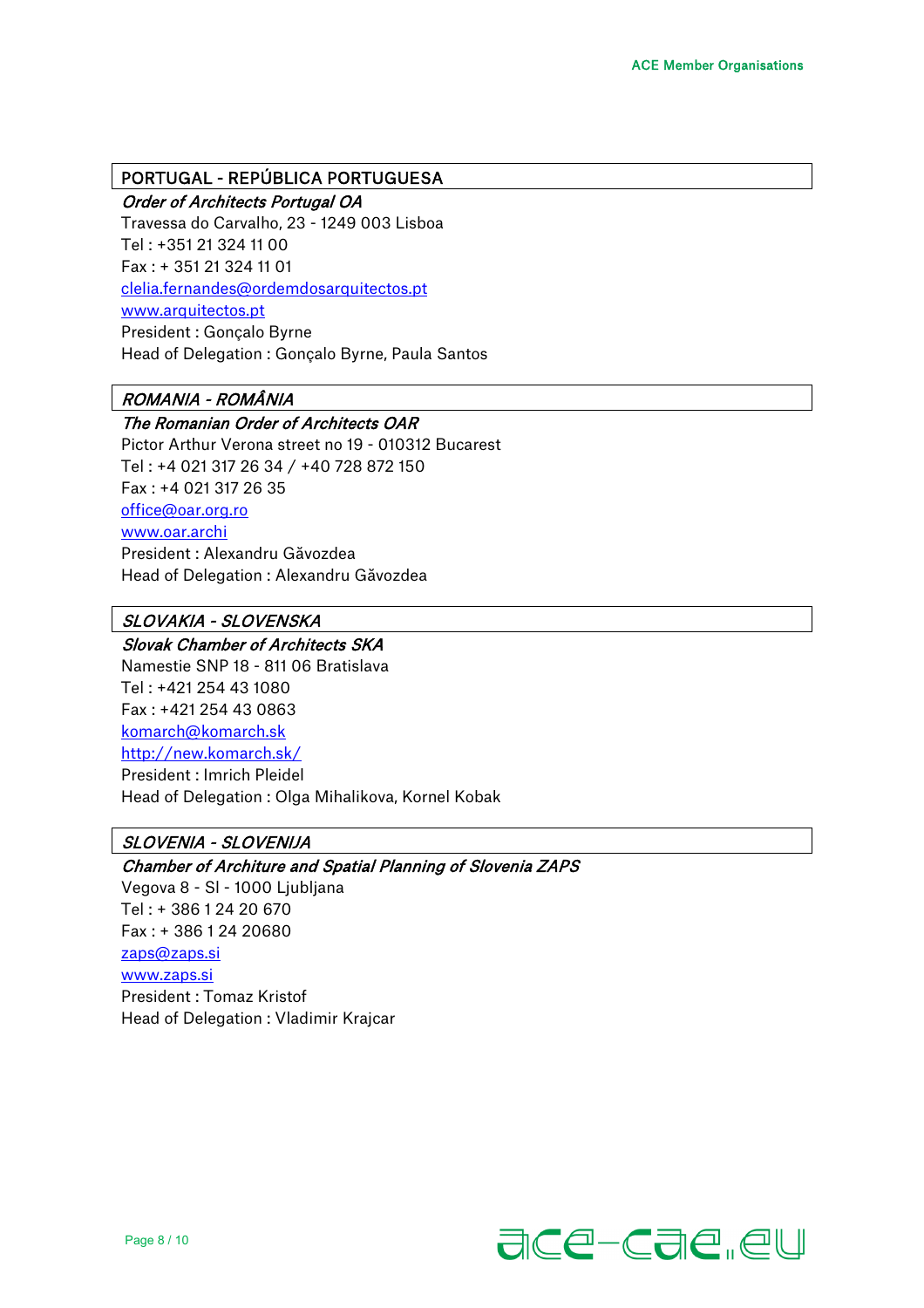## SPAIN - ESPAÑA

#### Superior Council of the Associations of Architects of Spain CSCAE

12-4° Paseo de la Castillana - 28046 Madrid Tel : + 34 91 435 22 00 Fax : + 34 91 575 38 39 [internacional@CSCAE.com](mailto:internacional@CSCAE.com) [www.cscae.com](http://www.cscae.com/) President : Marta Vall-llossera Head of Delegation : Marta Vall-llossera

## SWEDEN - SVERIGE

#### The Swedish Association of Architects SA

Storgatan 41, Box 5027 - 102 41 Stockholm Tel : + 46 8 505 57 700 [kansli@arkitekt.se](mailto:kansli@arkitekt.se) [www.arkitekt.se](http://www.arkitekt.se/) President : Emina Kovacic Head of Delegation: Katarina O'Cofaigh

#### The Federation of Swedish Innovation Companies FSIC

PO Box 55545 102 04 Stockholm Phone: +46 8 762 67 00 [info@innovationsforetagen.se](mailto:info@innovationsforetagen.se) [www.innovationsforetagen.se](http://www.innovationsforetagen.se/) Head of the delegation: Magnus Höij

## SWITZERLAND - SUISSE

Swiss Conference of Architects CSA Hirschengraben 10 - 3011 Berne Tel : +41 32 729 82 88 Fax : +41 32 729 82 89 [info@swiss-architects.org](mailto:info@swiss-architects.org) [http://www.swiss-architects.org](http://www.swiss-architects.org/)

President: Regina Gonthier Head of Delegation: Jürg Spreyermann, Regina Gonthier

## UNITED KINGDOM

#### Architect's Registration Board ARB

8, Weymouth Street - London W1N 5BU Tel : + 44 20 7580 5861 Fax : + 44 20 7436 5269 [info@arb.org.uk](mailto:info@arb.org.uk) [www.arb.org.uk](http://www.arb.org.uk/) President: Alan Kershaw Head of Delegation: Emma Mathews